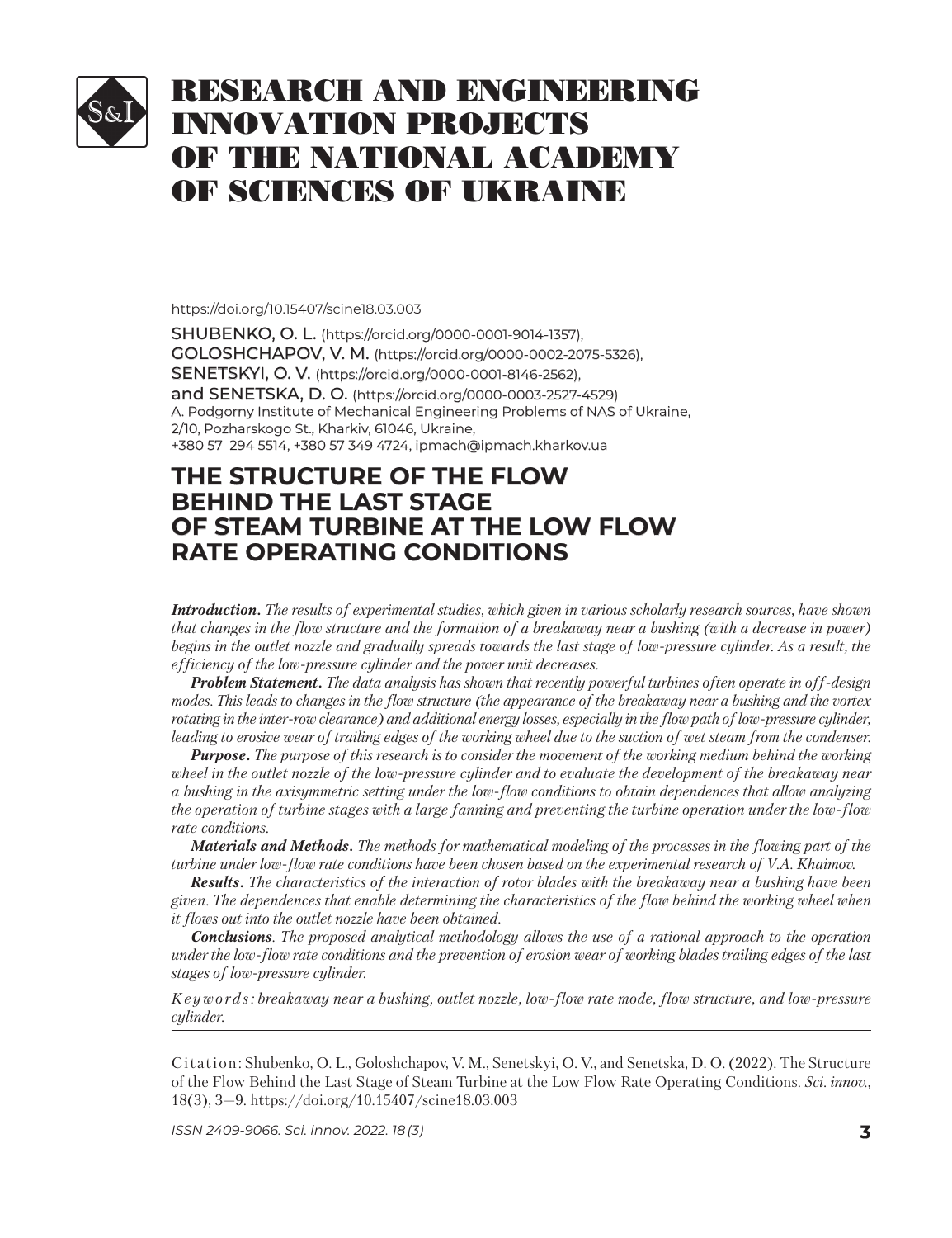The results of experimental studies of turbine stage models have shown that in the presence of an annular space behind the working wheel with a cylindrical outer bypass and bushing, an axisymmetric flow with its breakaway from the bushing is formed in low-flow rate modes.

The steam outlet in turbines is made through an outlet nozzle connected to the condenser. The outlet nozzle has a vertical plane of symmetry passing through the axis of the turbine and provides a uniform steam load of the condenser at the axial flow exit from the working wheel at the nominal mode. In this case, the stiffening ribs of the outlet nozzle do not create large flow breakaway when steam moves from the working wheel to the surface of the condenser tube bundle (Fig. 1).

The operating turbine mode decreases because a drop in the steam rate, including through the working wheel of the last stage. In this case, a circumferential component of the outlet velocity  $C_{2u}$  arises behind the working wheel and the flow in relation to the plane of working blades trailing edges exits at an angle  $a_2 \neq 90^\circ$ , i.e. it receives a swirl in the circumferential direction.

Investigation of the flow rotating in the annular space behind the guiding apparatus at small angles  $a_1$  showed that the stability criterion is tg $a_1$ on the midline of the swirling flow behind the guiding apparatus [1]. The analysis of the flow behind the working wheel at low-flow modes showed that the "swirling" of the flow is the working wheel, which does not have time to unwind the rotating flow created by the guiding apparatus  $[2-6]$  and the angle  $a_{2}$ , which taken on the streamline  $\overline{G} = 0.5$  can be taken as a characteristic of its swirl.

The presence of the outlet nozzle with a oneway outlet of the steam flow to the condenser with a decrease in the flow rate breaks the symmetry of the flow leaving the working wheel, including breakaway near a bushing outside the working wheel.

Investigation of the temperature state of the last stage carried out by E. V. Uriev [7], showed that the symmetry of the interacting flows: main



*Fig. 1.* Structure of the flow behind the working wheel of the last stage with a large fanning:  $a$  — longitudinal section;  $b$  — cross section;  $A$  — main flow;  $B$  — breakaway near a bushing

and reverse from the area near a bushing breakaway along the bushing surface is observed within the working wheel.

The movement of the working medium behind the working wheel under low-flow rate modes and the development of breakaway near a bushing in an axisymmetric setting are considered in [8]. In this case, the steam pressure near working blades trailing edges becomes lower than the pressure in the condenser, which ensures the formation and maintenance of reverse steam currents from the condenser to the area near a bushing breakaway. In real conditions, the rotating flow runs in the stiffening ribs and reverse currents are created in this flow (in areas near a bushing breakaway), along which steam is sucked from the condenser into the area near a bushing breakaway (Fig. 1). The driving force for the reverse currents is the reduced pressure in the area near a bushing breakaway, created by the rotation of the main flow.

Let us further consider the change in the structure of the rotating steam flow and its effect on the breakaway near a bushing.

**Breakaway near a bushing.** The energy consumption by the working wheel to maintain the breakaway near a bushing begins with the steam flow rate  $\overline{Gv}_{2z=0}$ , i. e. from the steam flow rate cor-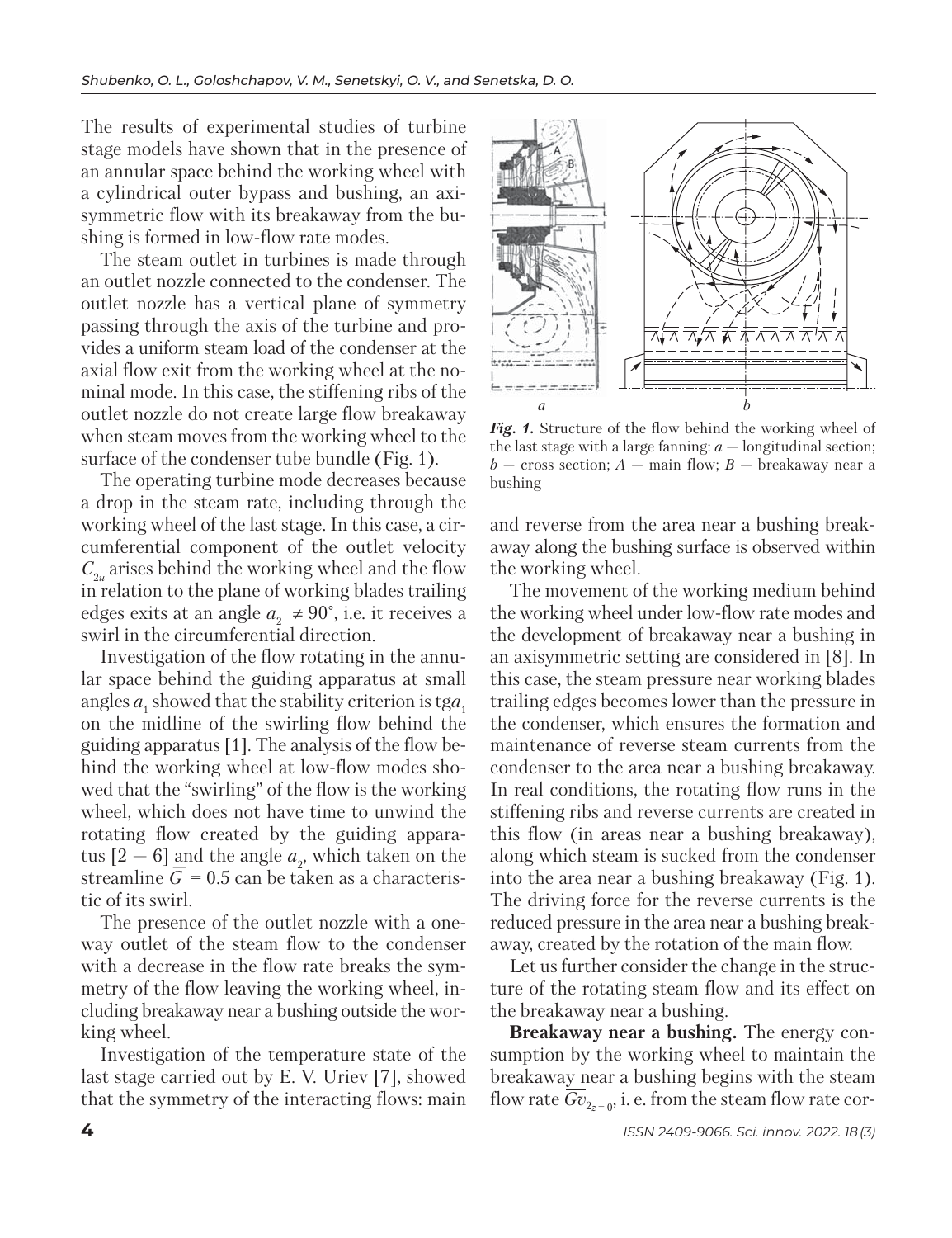

*Fig. 2.* Areas of vortex flows in the flow path of cogeneration turbine low-pressure cy linder at low-flow rate modes

responding to the connection of the breakaway near a bushing to working blades trailing edges  $(\overline{Gv}_2 < \overline{Gv}_{2z=0})$ . Before joining the line  $\overline{\overline{G}} = 0$  of the main flow to working blades edges, the breakaway near a bushing develops outside the channels of the working wheel. However, areas near a bushing breakaway on the convex side of blades are formed inside the interblade channels, which do not connect with the area near a bushing break away behind the working wheel  $[8-$ 10]. The main flow passes along the channel, partially rising in the radial direction. In this case, the position of streamlines within the channels is not considered.

With a decrease in  $\overline{Gv}_2$  inside the channels the movement of the working medium in the radial direction increases. Behind working blades trailing edges, narrow jets of the main flow are mixed, a part of the working medium enters the upper area near a bushing breakaway (Fig. 2).

The flow inside the working wheel channels, at the first stage, moving along the conical surfaces, passing with a decrease in  $\overline{Gv}_2$  to the radial direction, comes out at a radius larger than at the inlet.

With the formation of a vortex rotating in the inter-row clearance the working medium movement in the radial direction is enhanced. The flow, leaving the working wheel into the radial clearance is decelerated against the cylindrical surface above the working blades and is divided into two branches in the periphery. One branch is directed towards the inter-row clearance and forms a ro-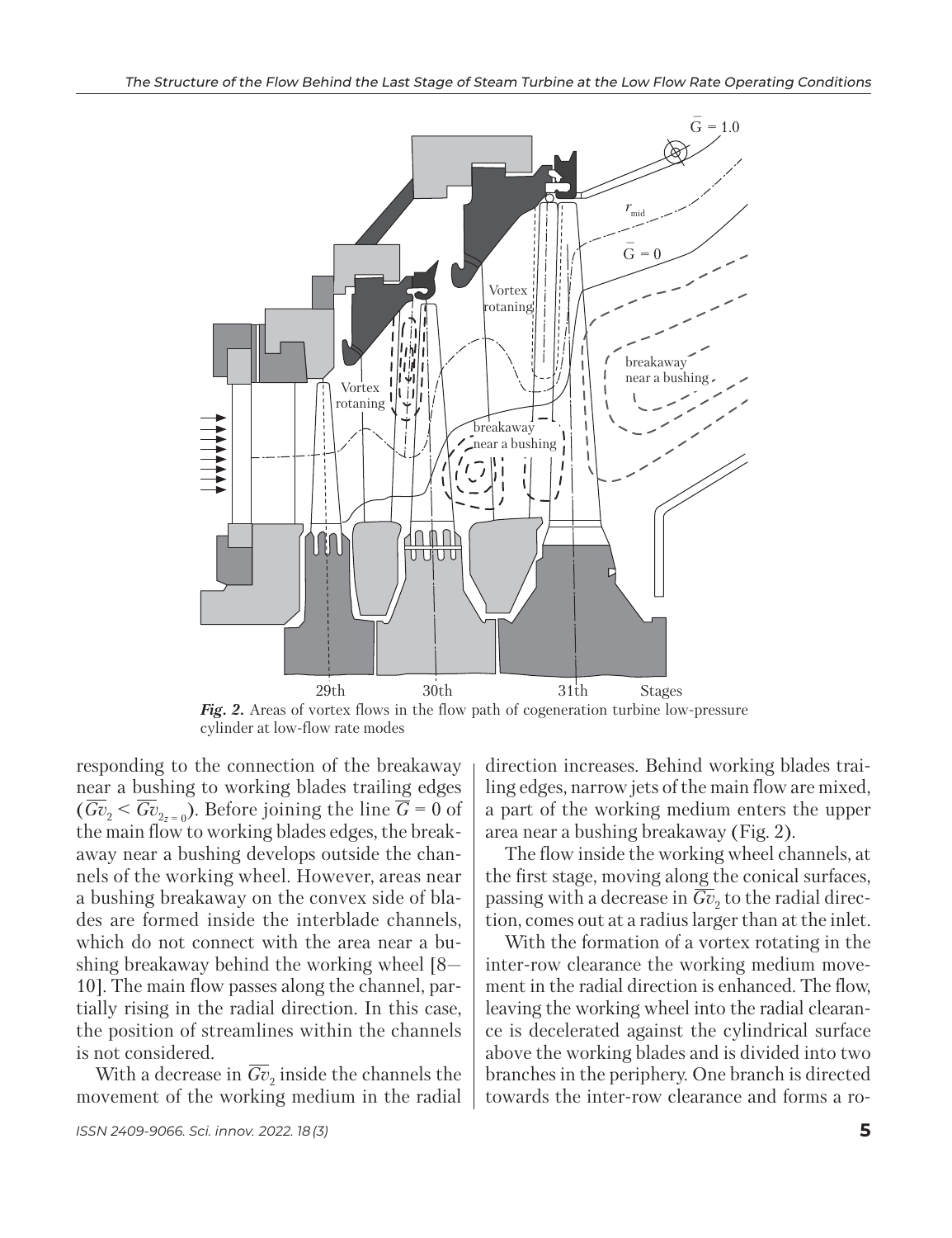

Fig. 3. Formation of the breakaway near a bushing depending on the height of the working blade and the volumetric steam flow: I—IV are experimental model stages [8]; Icon, IIcon are stages with a conical meridian bypass in the guiding apparatus



Fig. 4. Change in the position on the point attachment radius of the line  $\bar{G} = 0$  and  $\bar{G} = 0.5$  to working blades trailing edges

tating vortex and the other branch towards working blades trailing edges.

The structure of the flow during its outflow into the outlet nozzle and the movement in it differs from its movement in the annular channel of the simulating experimental object.

The rotating flow behind the working wheel moves in the outlet nozzle along the ruled surfaces and the breakaway near a bushing from the bushing surface occurs at a relatively small circumferential velocity component  $\overline{C}_{2u}$  behind the working wheel.

**Interaction of working blades with the breakaway near a bushing.** As characteristics of the interaction of working blades with the breakaway near a bushing are considered:

- $\bullet$  the relative volumetric steam flow rate  $\overline{Gv}_{2z=0}$  =  $=\overline{Gv}_{2z=0}/(Gv_2)_{\text{nom}}$  corresponding to the moment of the boundary line  $\overline{G} = 0$  connection to working blades trailing edges  $\overline{Gv}_{2z=0}$  at the radius of the bushing  $r_{\text{bush}}$ , where  $\overline{Gv}_{2z=0}$  is the volumetric steam flow rate at the considered mode, (*Gv<sub>2</sub>*)<sub>nom</sub><br>is the volumetric steam flow rate at the nominal mode;
- $\bullet$  the position of the boundary line  $\overline{G} = 0$  at working blades trailing edges  $r_{\overline{G}-0}$  in different modes, characterizing the development of interaction of the breakaway near a bushing with the working wheel;
- $\bullet$  the position of the line  $\overline{G}$  = 0.5 on working bla- $\text{des edges } r_{\overline{G} = 0}$ ;
- $\bullet$  the angle  $a_2$  as a factor of flow swirling by the working wheel;
- $\bullet$  the influence of the angle  $\beta_{2eff}^{mid}$  on the stage idle mode.

Processing the results of experimental studies [8, 11, 12] made it possible to obtain dependencies for determining the named characteristics.

The point position of the line attachment  $\overline{G} = 0$  to working blades trailing edges for stages of different fanning, depending on the mode of their operation is considered in Fig. 3. The value  $\overline{Gv}_{2z}$  at the bushing level (zero length of the working blade  $l = 0$ ) is determined. This value is the relative volumetric flow rate corresponding to the attachment of breakaway near a bushing to the working wheel, which characterizes the moment when the working wheel starts transmitting power to the breakaway near a bushing, in addition to the transmission of energy by the main flow behind the working wheel.

The attachment of the line  $\overline{G} = 0$  to working blades trailing edges is characterized by a decrease in  $Gv_2$  by the movement of the attachment point up to  $\overline{Gv}_2$  < 0.05. In the range of variation 0 < *Gv*<sub>2</sub>≤ 0.05 along working blades trailing edges there is a significant change in parameters and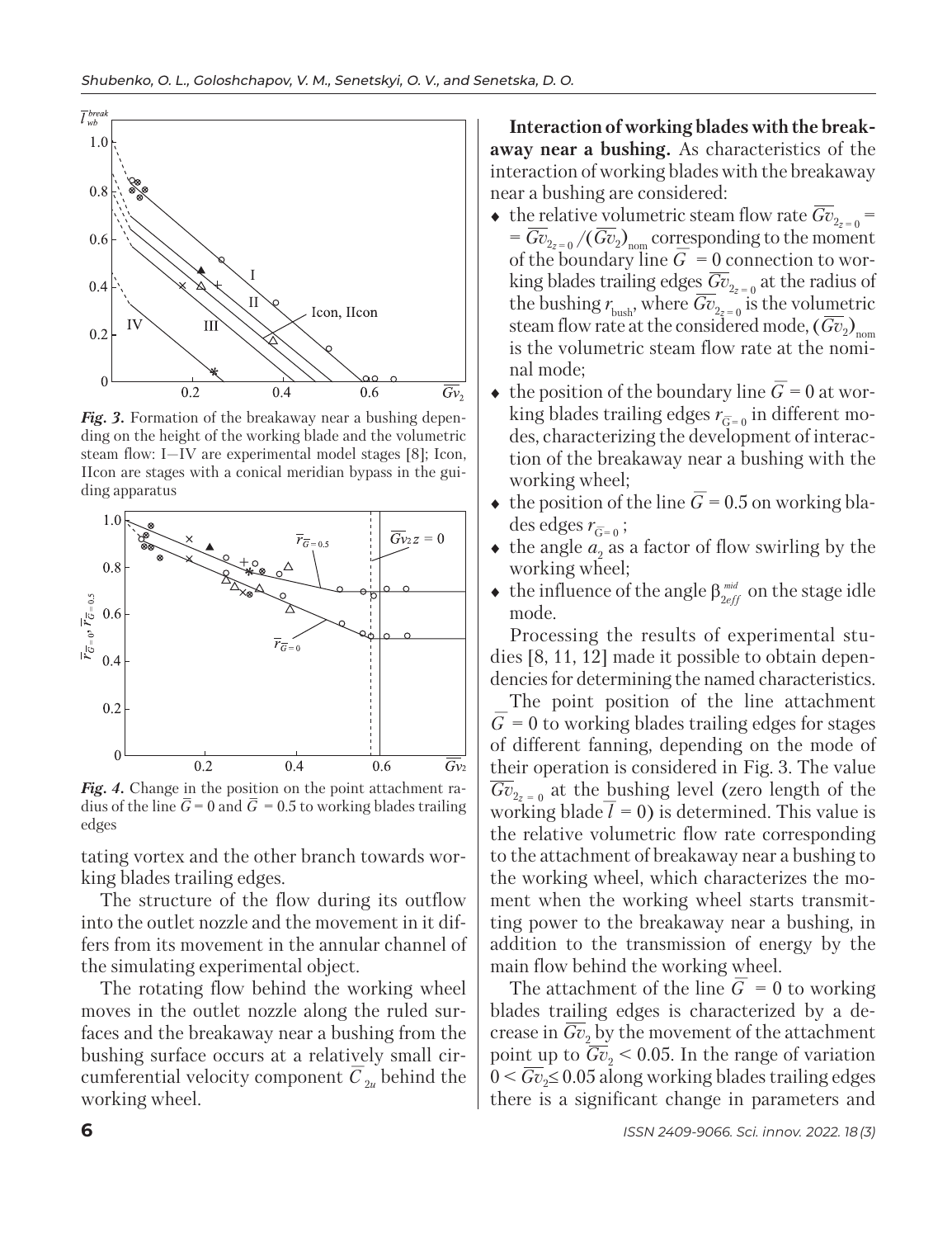characteristics of the flow, which is also accompanied by a change in angle  $a_1$  at the outlet from the guiding apparatus.

The movement of the position on the radius of the attachment point of the line  $\overline{G} = 0$  ( $\overline{r}$  $\bar{G}$  = 0) to working blades trailing edges is considered in Fig. 4. It has a general character for the studied stages. A similar character is also observed for the  $\lim_{\overline{G}} \overline{G} = 0.5 \; (\overline{r}_{\overline{G}=0}).$ 

The breakaway near a bushing at  $\overline{Gv}_2 > \overline{Gv}_{2z=0}$ is deleted from working blades and does not affect the structure of the working medium movement inside the interblade channels of the working wheel.

Results of the study. The behavior analysis of the circumferential velocity component  $\overline{C}_{2u}$  (Fig. 5) showed that in the entire area of its variation (including the turbine mode for stage II) it is linear and increases when the mode decreases.

The main influence on the change in the angle  $a_2$  on the line  $\overline{G} = 0.5$  is exerted by the axial component of the velocity  $\overline{C}$ 2*z* which has three areas:  $0 < \overline{Gv}_2 \leq 0.3$ ;  $0.3 < \overline{Gv}_2 \leq 0.45$  in which this change corresponds to the condition  $\overline{C}_{2u}$  = const and the area  $0.45 \le \overline{Gv}_2 \le 1.0$  in which  $\overline{C}$ 2*z* decreases with a drop in  $Gv_2$ ; tga<sub>2</sub> is defined as the ratio of the output velocity components on the  $\frac{\text{Im} \sigma}{\text{Im} \epsilon} = 0.5$ 

$$
tga_2 = \overline{C}_{2z} / \overline{C}_{2u}.
$$
 (1)

Angle  $a_2$  is determined by the direct measurement.

The character of change in the ratio  $\overline{C}_{\text{2z}}$  /  $\overline{C}_{\text{2u}}$ on the line  $\overline{G} = 0.5$  makes it possible to interpret mode as *the turbine mode*, up to close to the lower boundary of the transition area of working blades sections when  $Gv_2 \approx 0.46 \div 0.47$ , *the transitional mode* when  $\overline{Gv}_2$  = 0.3 ÷ 0.46 and *the mode of ventilation losses* development when  $0 < Gv_2 < 0.3$  [13–15]. This mode is also accompanied by an increase in the maximum temperature of the working medium (steam) at the outlet of the working wheel [7].

The analysis of changes in  $\overline{Gv}_{2id}$  and  $\overline{Gv}_{2z=0}$  with decreasing the mode showed that the function tg<sup>2</sup>β<sub>2eff</sub> can use as their characteristics when swirling the flow behind the working wheel (Fig. 6).





*Fig.* 5. Change in the projection of the velocity  $\overline{C}$  behind the working wheel with a decrease in the mode on the line  $\bar{G} = 0.5$ 



*Fig. 6.* Dependence of relative volumetric flow values on *tg*<sup>2</sup> β<sub>2 eff</sub><sup>mid</sup> (at γ<sub>*m*</sub> = 0°): II—V are experimental model stages [8]

The character of these characteristics for an incompressible working medium can be represen ted by dependences

$$
\overline{Gv}_{2id} = 0.665 (1 - 1.048 \text{tg}^2 \beta_{2eff}^{\text{mid}} - \sqrt{0.1 \text{tg} \gamma_{\text{m}}}), (2)
$$

$$
\overline{Gv}_{2z=0} = 1.094 (1 - 2.587 \text{tg}^2 \beta_{2eff}^{\text{mid}} - \sqrt{0.029 \text{tg} \gamma_{\text{m}}}), (3)
$$

and their ratio for the studied stages with a fanning from 0.219 to 0.358 at change in the angle  $\beta_{2eff}^{\textit{\tiny mid}} = 23^{\circ} \div 28.5^{\circ}$  is determined as follows

$$
\frac{\overline{Gv}_{2id}}{\overline{Gv}_{2id}} / \overline{Gv}_{2z=0} = 1.491 (1 - 2.245 \text{tg}^2 \beta_{2eff}^{mid} - \sqrt{0.0215 \text{tg} \gamma_{m}}). \tag{4}
$$

These dependences allow determining the flow characteristics behind the working wheel when its flows out into the outlet nozzle.

The calculation of characteristics at the inlet to the outlet nozzle was completed with the use of the example of the last  $(31<sup>st</sup>)$  stage of T-250/300-240 turbine. The geometrical characteristics of the stage are as follows: the effective angle of the flow exit from the working wheel  $\beta_{2eff}^{mid} = 27.8^{\circ}$  and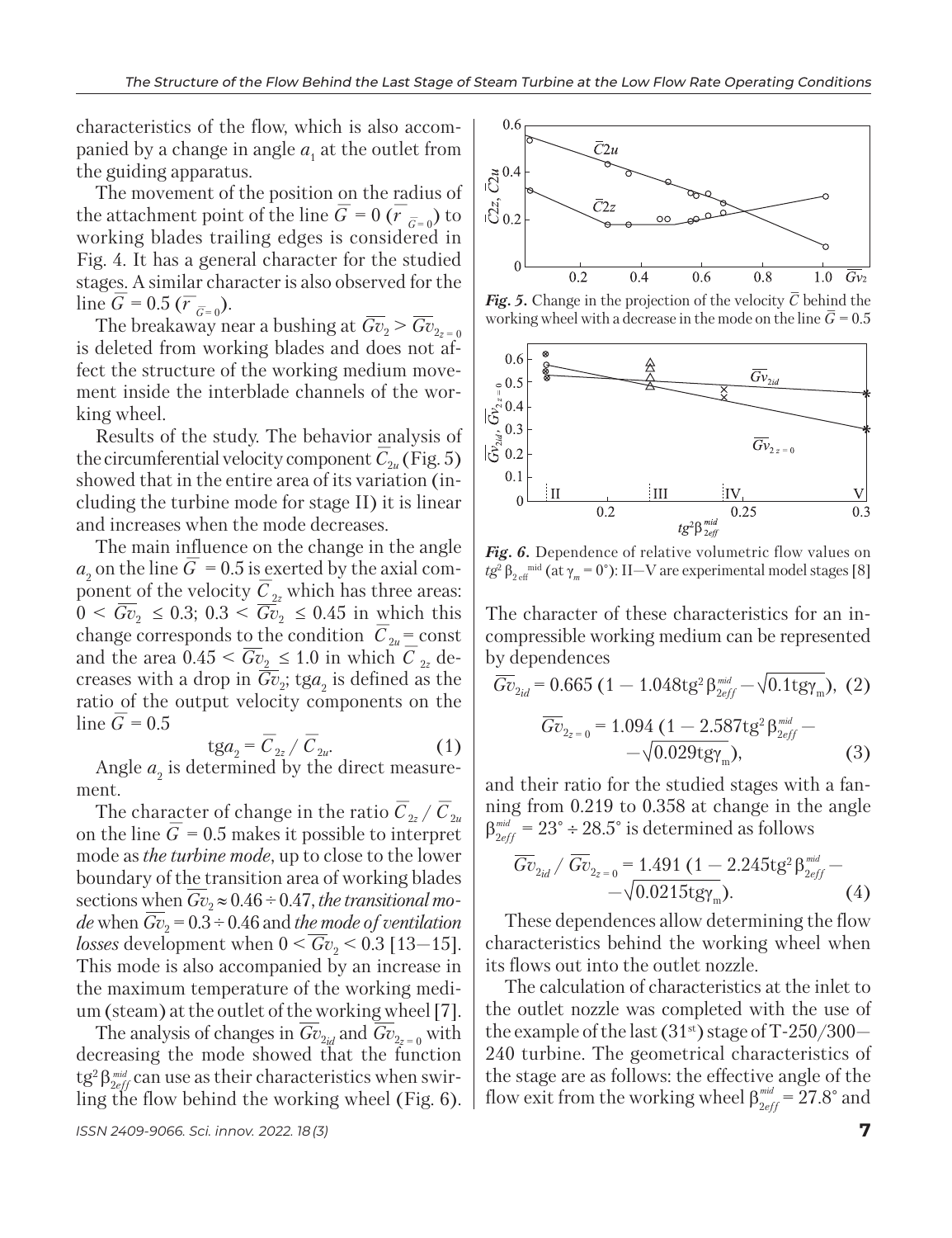the angle of meridional bypass inclination in the guiding apparatus  $\gamma_m = 47^\circ$ .

Computational studies were carried out with the use of the above characteristic dependences (2), (3), which made it possible to obtain the following values  $\overline{Gv}_{2id} = 0.40$  and  $\overline{Gv}_{2z=0} = 0.34$ .

Comparison of the experimentally obtained value on a full-scale object, which was performed by V. A. Khaimov [11] (turbine operated at the combined cycle power plant)  $\overline{Gv}_{2id} \approx 0.31$  and values calculated by the proposed method show satisfactory coincidence.

Comparing the calculated values with the experimentally obtained one has shown that they differ by 15%, on average. This is admissible for problems of such complexity when passing from a multivariate problem to its solution in a one-dimensional formulation.

The proposed method allows for calculated value  $\overline{Gv}_{2id}$  to evaluate the range of turbine operation regulation, if the last stage does not consume power.

**Conclusions.** The analysis of scholarly research literature sources based on theoretical research and operating experience of powerful cogeneration steam turbines has shown that at present they are working mainly in off-design (partial), so-called the low-flow rate modes. Such modes are characterized by complex vortex structures of flow movement, especially behind the working wheel in the outlet nozzle of low-pressure cylinder.

The complex vortex structures lead to the emergence of additional energy losses associated with the breakaway near a bushing, the vortex rotating in the inter-row clearance, as well as with erosive wear of trailing edges of the working wheel due to the suction of wet steam from the condenser directly to the working blades trailing edges of the last stage. The obtained dependences make it possible to analyze the operation of turbine stages with a large fanning and, if possible, prevent the operation of the turbine in these modes.

The experimental value  $\overline{Gv}_{2id}$  at the turbine T-250/300-240, which was obtained by V. A. Khaimov, has been compared with the values calculated by the proposed method. The comparison has shown a satisfactory coincidence (the average discrepancy is 15%) that is allowable for problems of such complexity.

### REFERENCES

- 1. Kozlokov, A. Yu., Goloshchapov, V. N., Kasilov, V. I., Shu benko, A. L. (2009). Properties of the rotating flow behind the axial guide vanes. *Compressor and power engineering*, 15, 30—37 [in Russian].
- 2. Karakurt, S., Güneş, Ü. (2017). Performance analysis of a steam turbine power plant at part load conditions. *Journal of Thermal Engineering*, 3(2), 1121—1128. https://doi.org/10.18186/thermal.298611
- 3. Kim, S.-J., Suh, J.-W., Choi, Y.-S., Park, J., Park, N.-H., Kim, J.-H. (2019). Inter-blade vortex and vortex rope characteristics of a pump-turbine in turbine mode under low flow rate conditions. *Water*, 11(12), 25—54. https://doi.org/10.3390/ w11122554
- 4. Kim, S.-J., Suh, J.-W., Choi, Y.-S., Park, J., Yang, J.-W., Park, N.-H., Kim, H.-S., Kim, J.-H. (2019). Internal flow and pressure fluctuation characteristics at low flow rate conditions of turbine mode in a pump-turbine for pumped storage *The 2nd IAHR-Asia Symposium on Hydraulic Machinery and Systems (24—25 September 2019, Busan, Korea)*. P. 1—2. URL: https://www.researchgate.net/publication/338594542 Internal Flow and Pressure Fluctuation Characteristics at Low Flow Rate Conditions of Turbine Mode in a Pump Pump-Turbine for Pumped Storage (Last accessed: 19.01.2022).
- 5. Delabriere, H., Werthe, J. M. (1994). Through-flow analysis of steam turbines operating under partial admission. *Direction des Etudes et Recherches CHATOU*, 1, 1—14.
- 6. Kachuriner, Yu. (2015). *Steam turbines: features of operation of humid steam stages.* St. Petersburg [in Russian].
- 7. Uriev, E., Lokalov, S., Maslennikov, L., Fuksman, D., Vislova, V. (1985). Investigation of the thermal state of the lowpressure part of T-250/300-240 turbine. *Thermal Engineering*, 3, 61—63.
- 8. Shubenko, A., Goloshchapov, V., Bystritsky, L., Agafonov, B., Alekhina, S., Kasilov, V. (2018). *Steam turbines: low-flow rate modes of low-pressure stages.* St. Petersburg. 344 р.